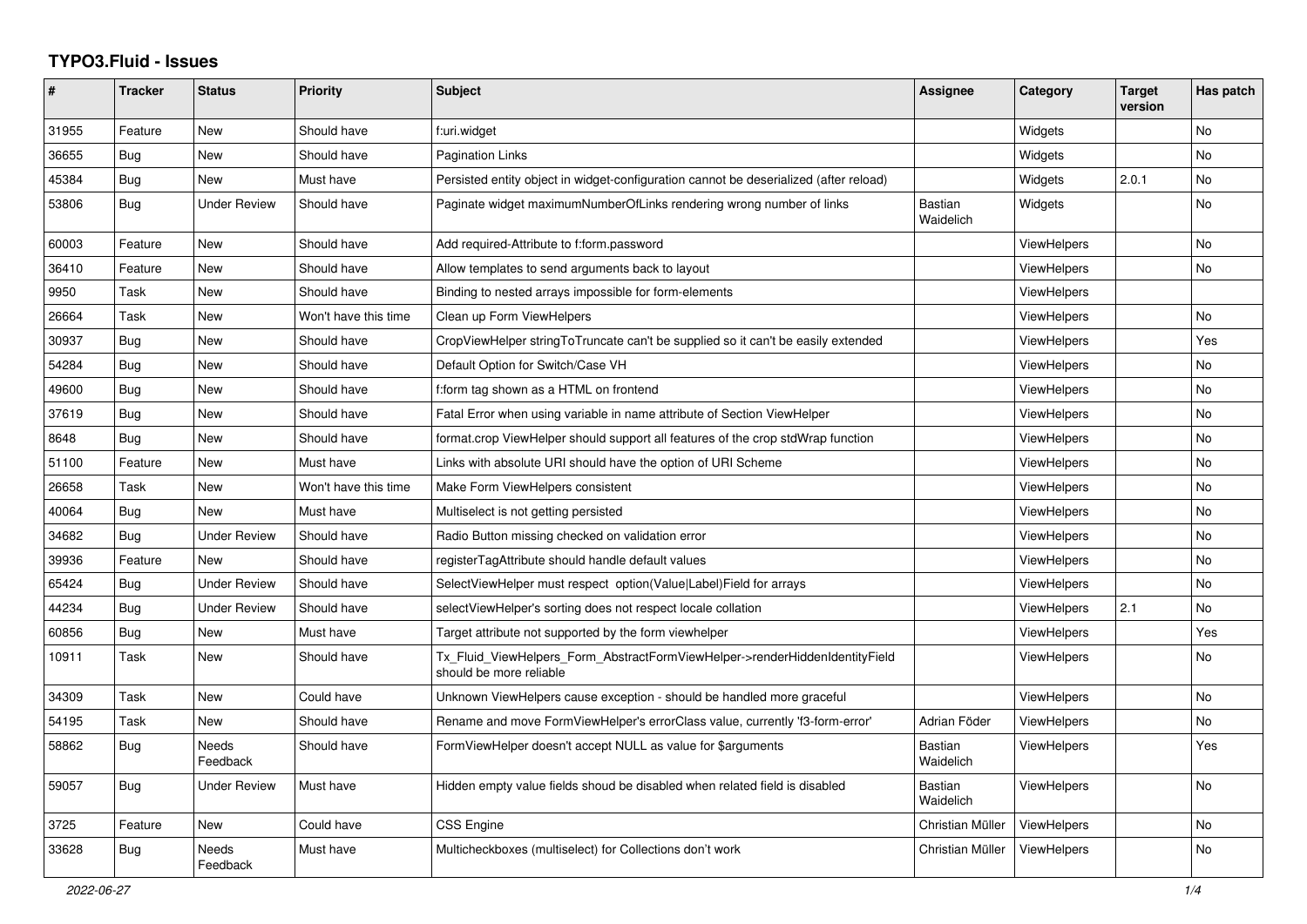| #     | <b>Tracker</b> | <b>Status</b>            | <b>Priority</b> | <b>Subject</b>                                                                            | Assignee                    | Category           | <b>Target</b><br>version | Has patch |
|-------|----------------|--------------------------|-----------------|-------------------------------------------------------------------------------------------|-----------------------------|--------------------|--------------------------|-----------|
| 43346 | Feature        | <b>Under Review</b>      | Should have     | Allow property mapping configuration via template                                         | Karsten<br>Dambekalns       | <b>ViewHelpers</b> | 2.1                      | <b>No</b> |
| 8491  | Task           | Needs<br>Feedback        | Should have     | link.action and uri.action differ in absolute argument                                    | Karsten<br>Dambekalns       | <b>ViewHelpers</b> |                          | <b>No</b> |
| 36662 | <b>Bug</b>     | Needs<br>Feedback        | Should have     | Checked state isn't always correct when property is collection                            | Kevin Ulrich<br>Moschallski | <b>ViewHelpers</b> | 1.1.1                    | No        |
| 40998 | <b>Bug</b>     | Under Review             | Should have     | Missing parent request namespaces in form field name prefix                               | Sebastian<br>Kurfuerst      | ViewHelpers        | 1.1.1                    | No        |
| 5933  | Feature        | Accepted                 | Should have     | Optional section rendering                                                                | Sebastian<br>Kurfuerst      | ViewHelpers        |                          | No        |
| 60181 | Feature        | New                      | Could have      | Caching mechanism for Fluid Views/Templates                                               |                             | View               |                          | No        |
| 46289 | <b>Bug</b>     | <b>Needs</b><br>Feedback | Should have     | Enable Escaping Interceptor in XML request format                                         |                             | View               | 2.0.1                    | <b>No</b> |
| 45394 | Task           | New                      | Should have     | Forwardport Unit test for standalone view                                                 |                             | View               |                          | <b>No</b> |
| 43072 | Task           | New                      | Should have     | Remove TOKENS for adding templates fallback in Backporter                                 |                             | View               |                          | No        |
| 38369 | Bug            | New                      | Must have       | Resource ViewHelpers should not fall back to request package                              |                             | View               |                          | No        |
| 8989  | Feature        | Needs<br>Feedback        | Could have      | Search path for fluid template files                                                      |                             | View               |                          | No        |
| 46257 | Feature        | Under Review             | Should have     | Add escape sequence support for Fluid                                                     |                             | Core               |                          | No        |
| 7608  | Feature        | New                      | Could have      | Configurable shorthand/object accessor delimiters                                         |                             | Core               |                          | Yes       |
| 1907  | Feature        | New                      | Could have      | Default values for view helpers based on context                                          |                             | Core               |                          |           |
| 62346 | Feature        | New                      | Could have      | f:comment should have high precende                                                       |                             | Core               | 3.x                      | <b>No</b> |
| 10472 | Feature        | New                      | Could have      | Fluid Standalone distribution                                                             |                             | Core               |                          | No        |
| 32035 | Task           | <b>New</b>               | Should have     | Improve fluid error messages                                                              |                             | Core               |                          | Yes       |
| 4704  | Feature        | New                      | Should have     | Improve parsing exception messages                                                        |                             | Core               |                          |           |
| 27607 | <b>Bug</b>     | <b>New</b>               | Must have       | Make Fluid comparisons work when first element is STRING, second is NULL.                 |                             | Core               |                          | <b>No</b> |
| 30555 | Feature        | New                      | Could have      | Make TagBuilder more extensible                                                           |                             | Core               |                          | <b>No</b> |
| 39990 | Bug            | <b>New</b>               | Should have     | Same form twice in one template: hidden fields for empty values are only rendered<br>once |                             | Core               |                          | <b>No</b> |
| 3481  | <b>Bug</b>     | <b>New</b>               | Should have     | Use ViewHelperVariableContainer in PostParseFacet                                         |                             | Core               |                          | <b>No</b> |
| 51239 | <b>Bug</b>     | <b>Under Review</b>      | Must have       | AbstractViewHelper use incorrect method signature for "\$this->systemLogger->log()"       | Adrian Föder                | Core               |                          | Yes       |
| 12863 | <b>Bug</b>     | <b>New</b>               | Should have     | Attributes of a viewhelper can't contain a '-'                                            | Sebastian<br>Kurfuerst      | Core               |                          | <b>No</b> |
| 33551 | <b>Bug</b>     | <b>New</b>               | Must have       | View helper values break out of a partial scope                                           | Sebastian<br>Kurfuerst      | Core               |                          | <b>No</b> |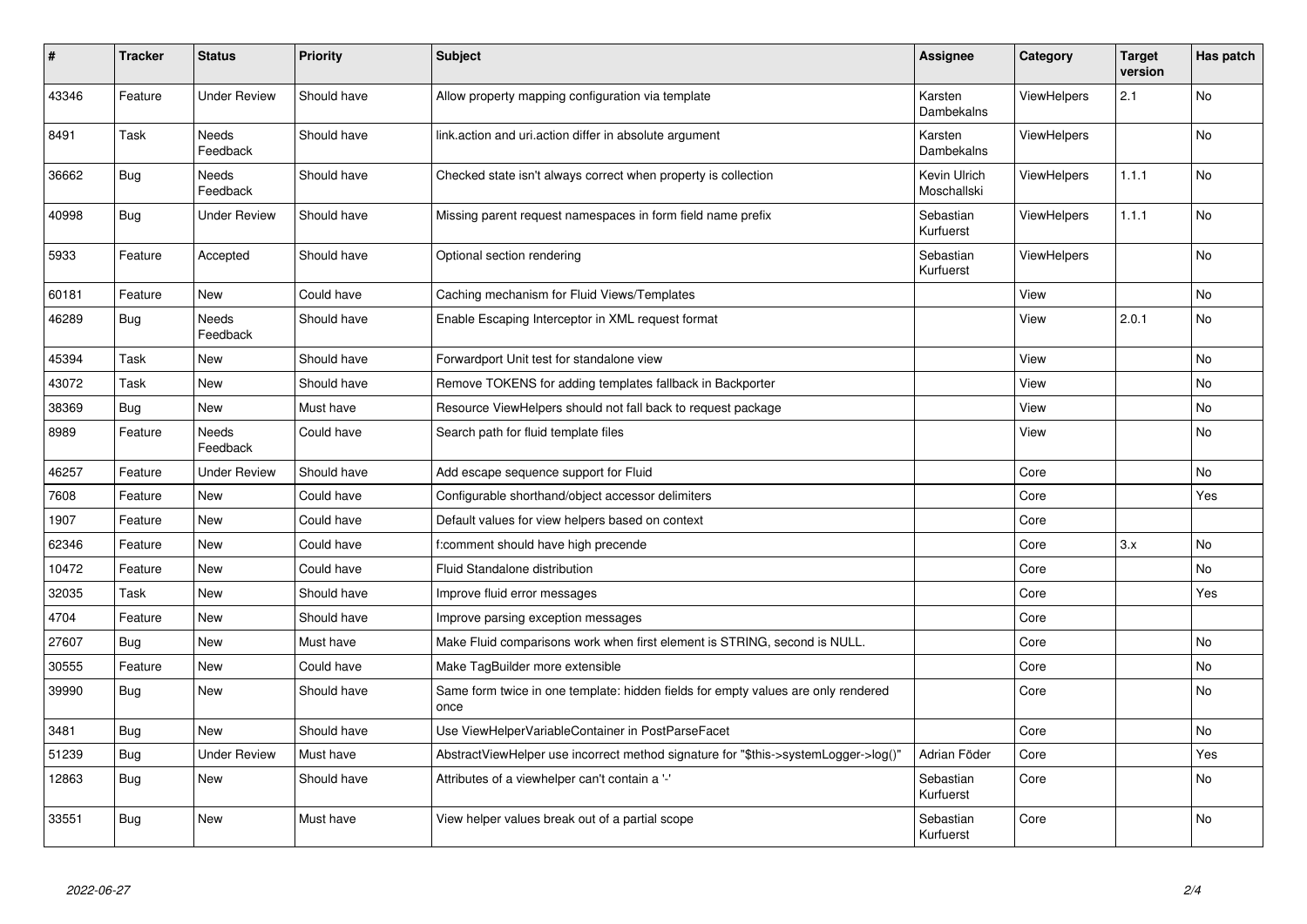| #     | <b>Tracker</b> | <b>Status</b>            | <b>Priority</b> | <b>Subject</b>                                                                                              | <b>Assignee</b>      | Category | <b>Target</b><br>version | Has patch |
|-------|----------------|--------------------------|-----------------|-------------------------------------------------------------------------------------------------------------|----------------------|----------|--------------------------|-----------|
| 33394 | Feature        | <b>Needs</b><br>Feedback | Should have     | Logical expression parser for BooleanNode                                                                   | <b>Tobias Liebig</b> | Core     |                          | <b>No</b> |
| 28554 | Bug            | New                      | Should have     | (v4) implement feature flag to disable caching                                                              |                      |          |                          | No        |
| 28550 | Bug            | New                      | Should have     | (v4) make widgets cacheable, i.e. not implement childnodeaccess interface                                   |                      |          |                          | <b>No</b> |
| 28552 | Bug            | New                      | Should have     | (v5) write ViewHelper test for compiled run; adjust functional test to do two passes<br>(uncached & cached) |                      |          |                          | No        |
| 40081 | Feature        | New                      | Should have     | Allow assigned variables as keys in arrays                                                                  |                      |          |                          | No        |
| 48355 | Feature        | New                      | Could have      | Assign output of viewhelper to template variable for further processing.                                    |                      |          |                          |           |
| 46545 | Feature        | New                      | Should have     | Better support for arrays in options of SelectViewHelper                                                    |                      |          |                          | No        |
| 3291  | Feature        | Needs<br>Feedback        | Should have     | Cacheable viewhelpers                                                                                       |                      |          |                          | No        |
| 38130 | Feature        | New                      | Should have     | Checkboxes and multiple select fields should have an assignable default value                               |                      |          |                          | <b>No</b> |
| 45345 | Feature        | Needs<br>Feedback        | Should have     | Easy to use comments for fluid that won't show in output                                                    |                      |          |                          |           |
| 13045 | Bug            | New                      | Should have     | Entity decode of strings are different between if-conditions and output of variable                         |                      |          |                          |           |
| 52536 | Bug            | <b>Under Review</b>      | Should have     | Errorclass not set if no property-attribute set                                                             |                      |          |                          |           |
| 45153 | Feature        | New                      | Should have     | f:be.menus.actionMenuItem - Detection of the current select option is insufficient                          |                      |          |                          | No        |
| 58921 | Bug            | New                      | Should have     | f:form.* VHs crash if NOT inside f:form but followed by f:form                                              |                      |          |                          | No        |
| 49038 | Bug            | New                      | Must have       | form.select does not select the first item if prependOptionValue is used                                    |                      |          |                          | No        |
| 58983 | Bug            | New                      | Should have     | format.date does not respect linebreaks and throws exception                                                |                      |          |                          | No        |
| 47669 | Task           | New                      | Should have     | FormViewHelper does not define the default request method                                                   |                      |          |                          | No        |
| 5636  | Task           | <b>Under Review</b>      | Must have       | Form_RadioViewHelper and CheckBoxViewHelper miss check for existing object<br>before it is accessed.        |                      |          |                          | <b>No</b> |
| 28553 | Bug            | New                      | Should have     | improve XHProf test setup                                                                                   |                      |          |                          | <b>No</b> |
| 56237 | Task           | New                      | Should have     | in-line (Condition) ViewHelpers should not evaluate on parsing                                              |                      |          |                          | No        |
| 57885 | Bug            | New                      | Must have       | Inputs are cleared from a second form if the first form produced a vallidation error                        |                      |          |                          | No        |
| 28549 | Bug            | New                      | Should have     | make widgets cacheable, i.e. not implement childnodeaccess interface                                        |                      |          |                          | No        |
| 42397 | Feature        | <b>New</b>               | Should have     | Missing viewhelper for general links                                                                        |                      |          |                          | No        |
| 36559 | Feature        | New                      | Could have      | New widget progress bar                                                                                     |                      |          |                          | Yes       |
| 60271 | Feature        | New                      | Should have     | Paginate viewhelper, should also support arrays                                                             |                      |          |                          | No        |
| 42743 | Task           | New                      | Should have     | Remove inline style for hidden form fields                                                                  |                      |          |                          | No        |
| 43071 | Task           | New                      | Should have     | Remove TOKENS for adding fallback teplates in B                                                             |                      |          |                          | No        |
| 33215 | Feature        | New                      | Should have     | RFC: Dynamic values in ObjectAccess paths                                                                   |                      |          |                          | No        |
| 49756 | Feature        | <b>Under Review</b>      | Should have     | Select values by array key in checkbox viewhelper                                                           |                      |          |                          | No        |